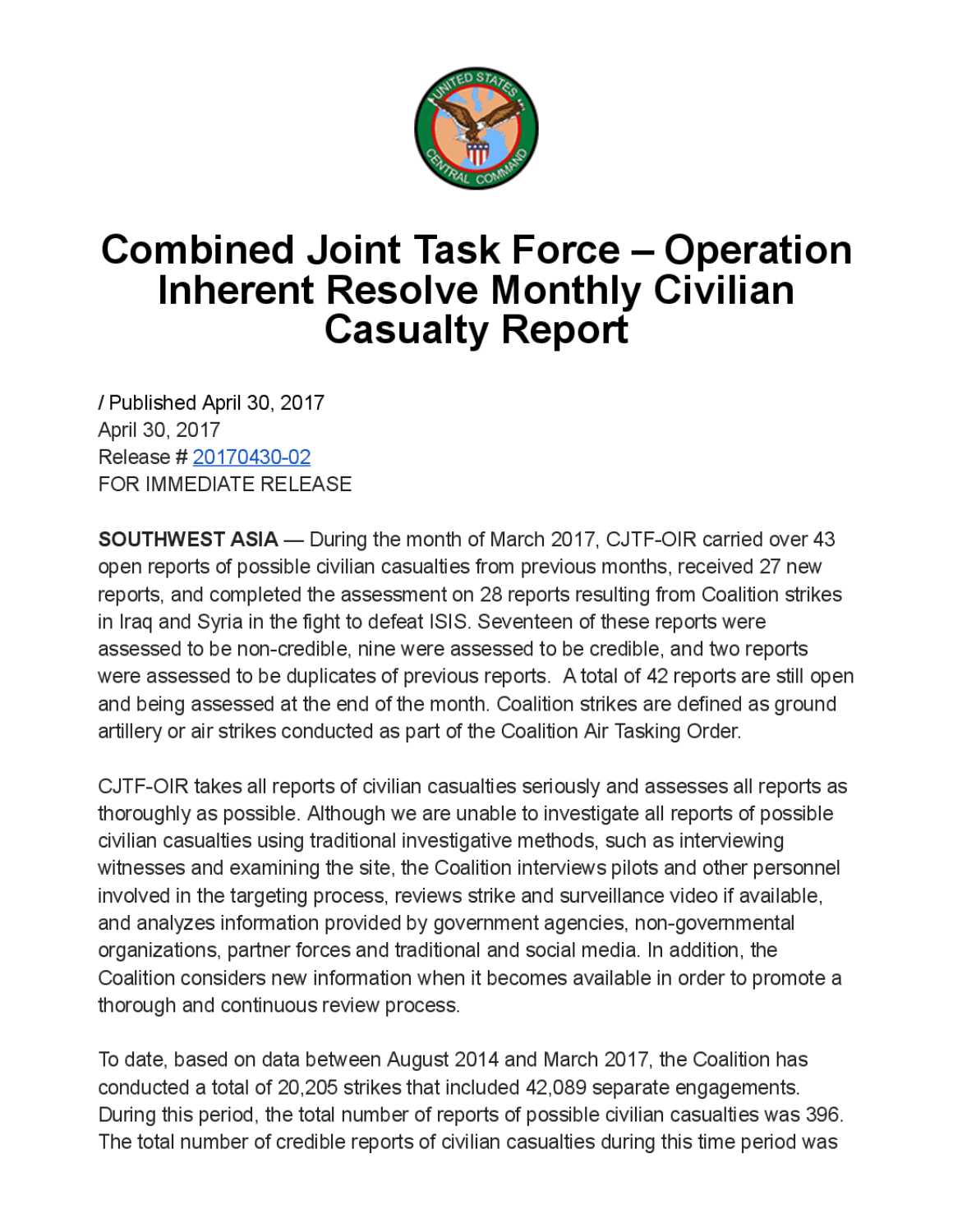102. The percent of engagements that resulted in a report of possible civilian casualties was .94%. The percent of engagements that resulted in a credible report of civilian casualties was .24%. In last month's report this information was incorrectly reported as February data, when in fact all but the strike numbers were accurate as of 31 March

After a thorough review of the facts and circumstances of each civilian casualty report, CJTF-OIR assessed that the following 17 reports are non-credible. Noncredible means that at this time there is not sufficient information available to assess that, more likely than not, a Coalition strike resulted in civilian casualties.

1. March 23, 2016, near Hajj Ali, Iraq, via NGO report: No Coalition strikes were conducted on that day in the geographic area of the reported civilian casualties . The closest strike to the report of possible civilian casualties was almost 4 km away.

2. June 18, 2016, near Manbij, Syria, via NGO report: No Coalition strikes were conducted on that day in the geographic area of the reported civilian casualties .

3. Jan. 6, 2017, near Mosul, Iraq, via social media report: After a review of available information and strike video it was assessed that no Coalition strikes were conducted in this geographic area that correspond to the report of civilian casualties .

4. Jan. 14, 2017, near Mosul, via NGO report: After a review of available information and strike video it was assessed that there is insufficient information available to determine if civilians were present or harmed in this strike.

5. Jan. 15, 2017, near Raqqah, Syria, via social media report: After a review of available information it was assessed that there is insufficient information available to determine if civilians were present or harmed in this strike.

6. Jan. 17, 2017, near Mosul, Iraq, via social media report: After a review of available information and strike video it was assessed that there is insufficient information available to determine if civilians were present or harmed in this strike

7. Jan. 22, 2017, near Nayrab, Syria, via social media report: No Coalition strikes were conducted on that day in the geographic area of the reported civilian casualties. The closest strike to the report of possible civilian casualties was 30 km away.

8. Feb. 3, 2017, near Dayr Az Zayr, Syria, via social media report: No Coalition strikes were conducted on that day in the geographic area of the reported civilian casualties. The closest strike to the report of possible civilian casualties was 35 km away.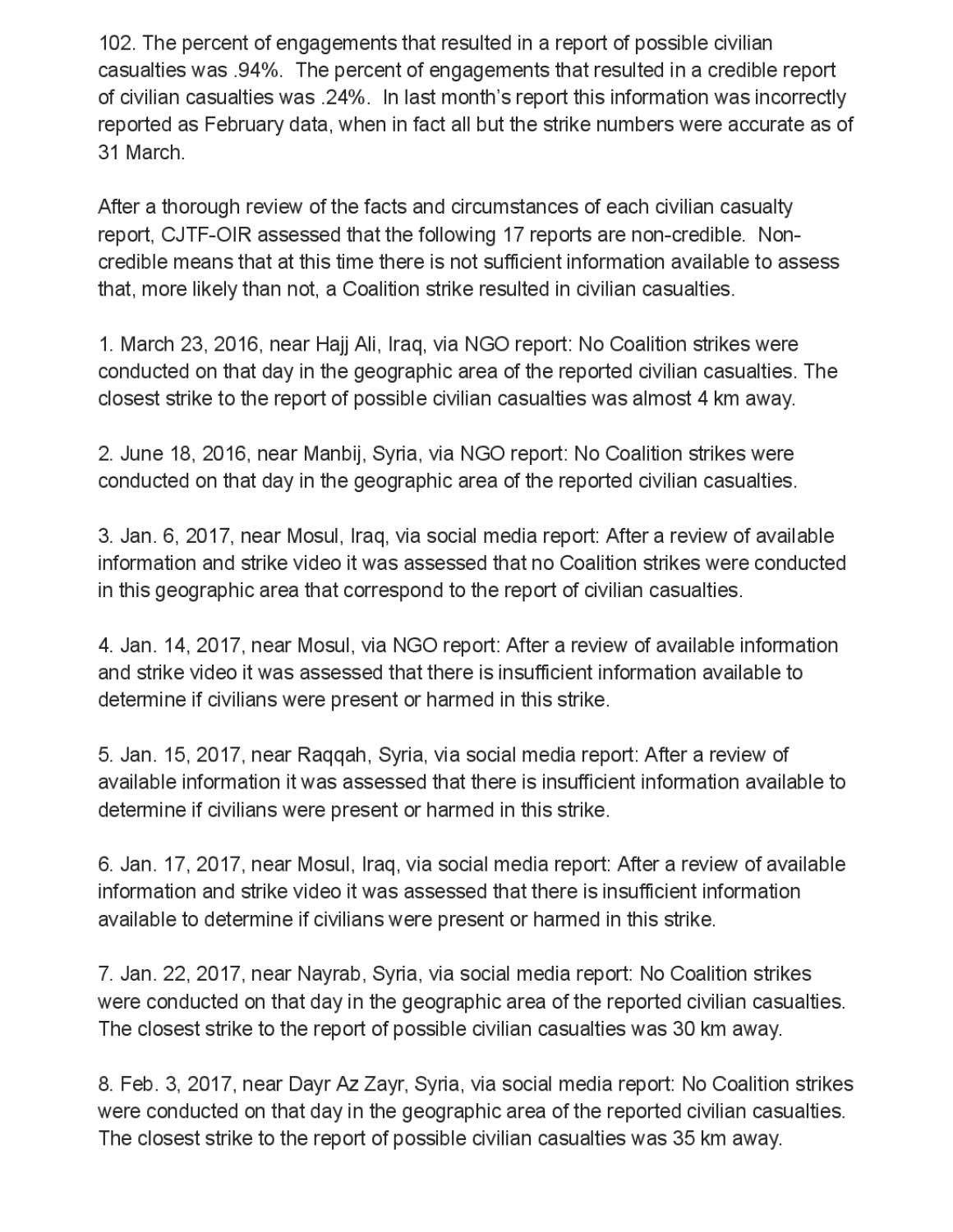9. Feb. 7, 2017 , near Idlib, Syria via social media report: No Coalition strikes were conducted on that day in the geographic area of the reported civilian casualties. The closest strike to the report of possible civilian casualties was 90 km away.

10. Feb. 14, 2017, near Mosul, Iraq, via social media report: After a review of available information and strike video it was assessed that there is insufficient information available to determine if civilians were present or harmed in this strike.

11. Feb. 19, 2017 , near Mosul , Iraq, via social media report: No Coalition strikes were conducted on that day in the geographic area of the reported civilian casualties . A similar report of possible civilian casualties less than a kilometer away is still being assessed .

12. Feb. 19, 2017, near Mosul, Iraq, via social media report: No Coalition strikes were conducted on that day in the geographic area of the reported civilian casualties. The closest strike to the report of possible civilian casualties was approximately a kilometer away. After a review of available information and strike video it was assessed that there is insufficient information available to determine if civilians were present or harmed in strikes in that area.

13. Feb. 20, 2017 near Dayr Az Zayr,Syria , via social media report: No Coalition strikes were conducted on that day in the geographic area of the reported civilian casualties

14. Feb. 20, 2017, near Raggah, Syria, via social media report: After a review of available information and strike video itwas assessed that no Coalition strikes were conducted in this geographic area that correspond to the report of civilian casualties.

15. Feb. 22, 2017 near Tabqah , Syria, via social media report: After a review of available information and strike video it was assessed that no Coalition strikes were conducted in this geographic area that correspond to the report of civilian casualties.

16. March 5, 2017, near Raggah, via social media report: No Coalition strikes were conducted on that day in the geographic area of the reported civilian casualties.

17. March 12, 2017 , near Maskana , Syria , via social media report No Coalition strikes were conducted on that day in the geographic area of the reported civilian casualties

Although the Coalition takes extraordinary efforts to strike military targets in a manner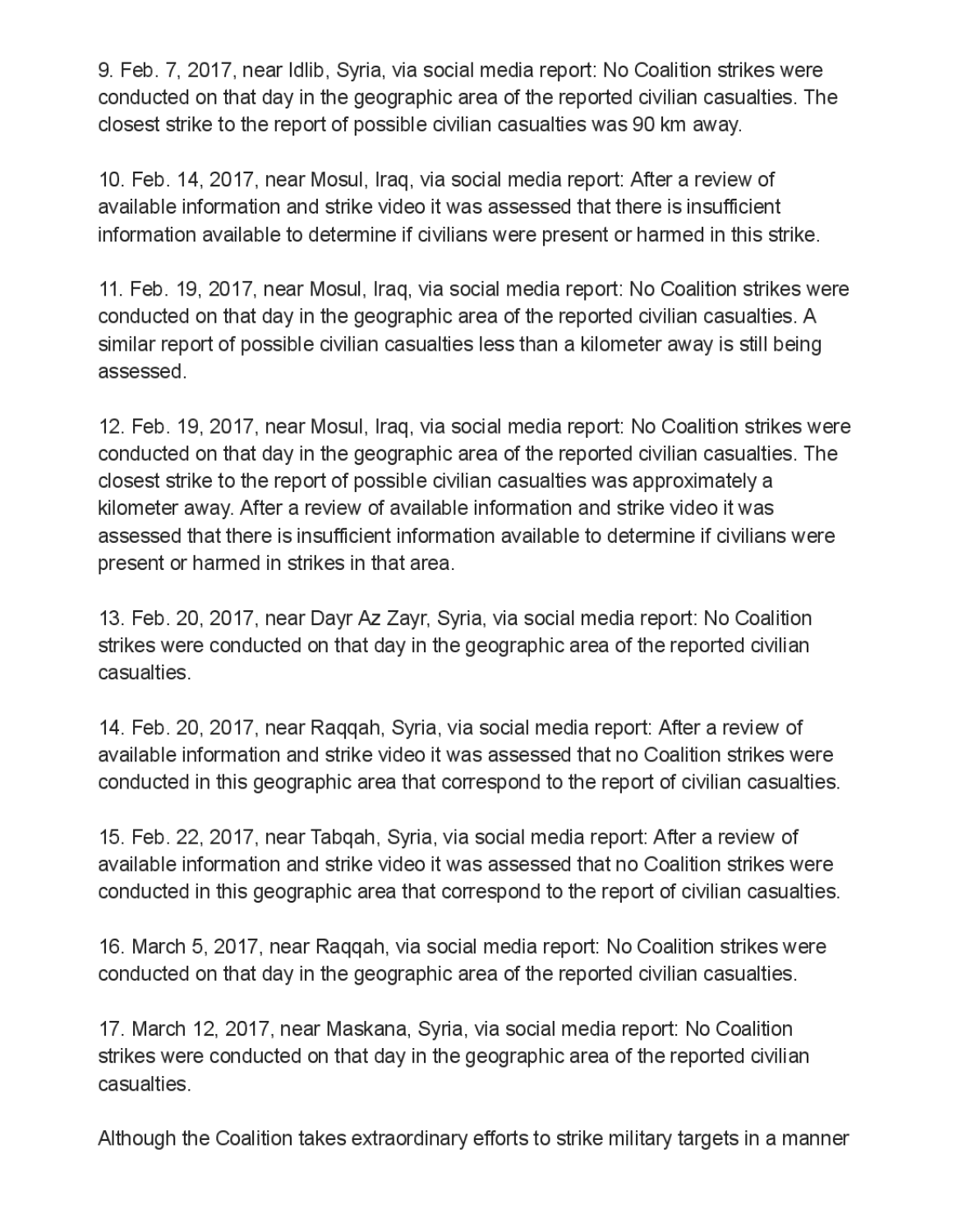that minimizes the risk of civilian casualties, in some incidents casualties are unavoidable. Nine reports were assessed to be credible resulting in the unintentional death of 45 civilians.

A credible assessment means it is more likely than not a Coalition strike resulted in a civilian casualty. In each of the incidents below , the investigation assessed that although all feasible precautions were taken and the decision to strike complied with the Law of Armed Conflict, unintended civilian casualties unfortunately occurred .

1. Nov. 17, 2016, near Mosul, Iraq, via NGO report: During a strike on ISIS fighters firing on partnered forces from a building Nov. 18, it was assessed that eight civilians were unintentionally killed and 12 civilians unintentionally injured in the building .

2. Dec. 11, 2016, near Mosul, Iraq, via NGO report: During a strike on ISIS fighters firing on Coalition and partnered forces, it was assessed that the strike impacted an ISIS weapons cache that set off secondary explosions that set an adjacent building on fire killing eight civilians in the building.

3. Feb. 9 , 2017 , near Al Qaim , Iraq, via self -report: During a strike on ISIS fighters in a moving vehicle , it was assessed that two civilians were unintentionally injured when they entered the target area after the munition was released .

4. Feb. 19, 2017 , near Mosul , Iraq, via self -report: During a strike on an ISIS command and control node, it was assessed that one civilian was unintentionally killed

5. Feb. 22, 2017 , near Mosul , Iraq, via self-report: During a strike on ISIS fighters in a moving vehicle , it was assessed that one civilian was unintentionally killed when he entered the target area after the munition was released .

6. Feb. 27, 2017 , near Al Qaim, Iraq, via self-report: During a strike on ISIS fighters in a moving vehicle, it was assessed that one civilian was unintentionally killed and one civilian unintentionally injured in another moving vehicle that came into the proximnity of the target vehicle at the time of the attack.

7. March 1, 2017, near Mosul, Iraq, via media report: During a strike on an ISIS VBIED factory, it was assessed that the strike blast set off a secondary explosion of an ISIS VBIED parked next to a house down the street from the target location resulting in the unintentional death of 14 civilians.

8. March 3, 2017, near Mosul, Iraq, via self-report: During a strike on an ISIS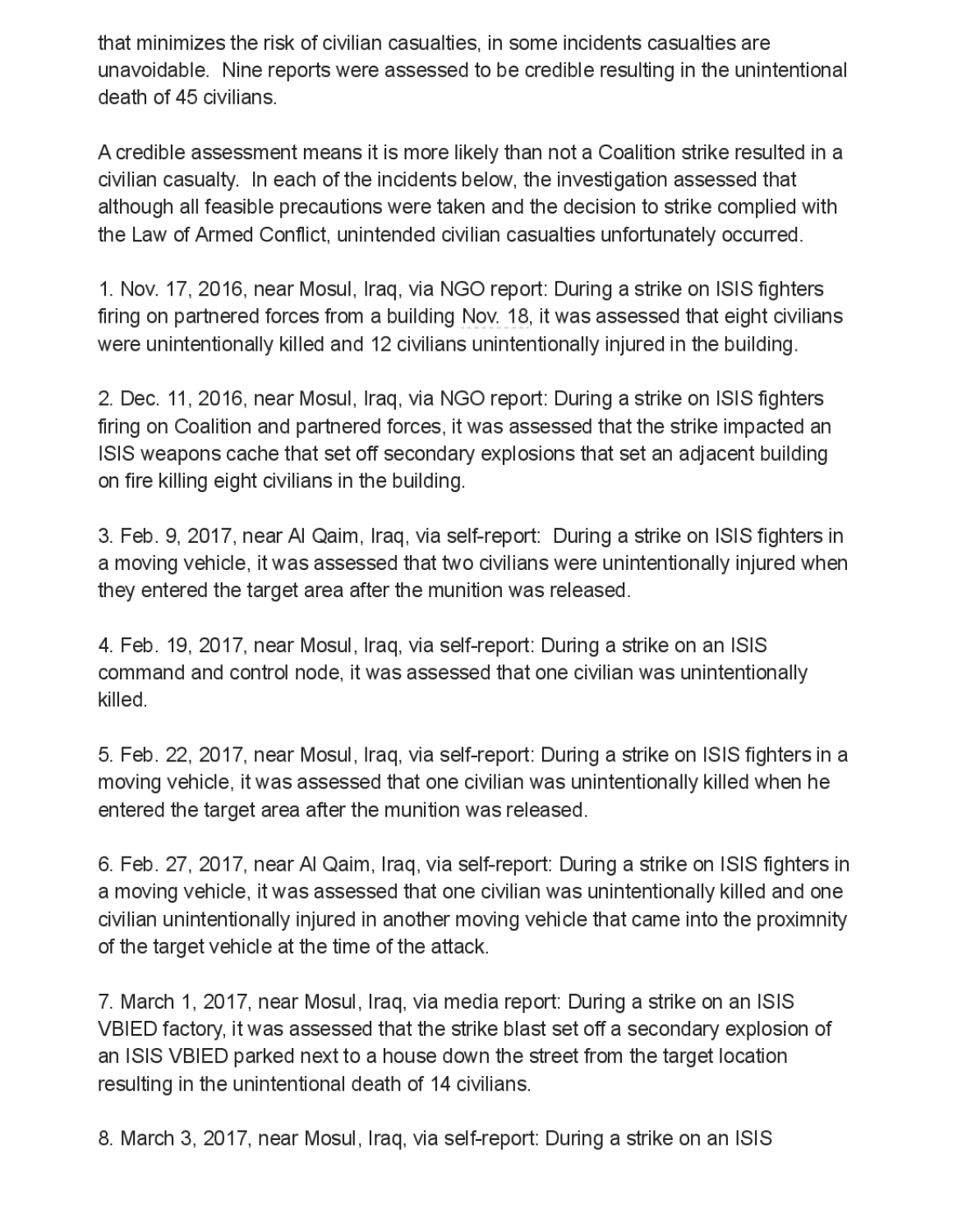headquarters, it was assessed that 10 civilians were unintentionally killed.

9. March, 9, 2017, near Mosul, Iraq, via self-report: During a strike on ISIS fighters in a moving vehicle , it was assessed that two civilians were unintentionally killed when the target vehicle passed their location at the time of the strike.

The following two reports were assessed to be duplicates of other reports that have been or are currently being assessed.

1. Jan. 31, 2017, near Mosul, Iraq, via social media report: It was assessed that this report of possible casualties is a duplicate of non-credible report #2 in the April 1, 2017, CJTF-OIR press release.

2. Feb. 20, 2017, near Mosul, Iraq, via media report: It was assessed that this report of possible casualties is a duplicate of non-credible report# 11 in this press release.

Currently, 42 reports of civilian casualties are still being assessed:

1.April 22, 2015 , near Mosul, Iraq, via social media report, re -opened due to new information being provided .

2. Sept. 17, 2016, near Al Tabqah, Syria, via self-report.

3. Dec. 20, 2016, near Al Tabqah, Syria, via NGO report.

4. Dec. 29, 2016, near Mosul, Iraq, via self-report.

5. Jan. 16 2017, near Raqqah, Syria, via self-report

6. Jan 26, 2017, near Mosul, Iraq, via social media report.

7. Jan. 31, 2017 , near Dayr Az Zayr, Syria , via self-report.

8. Feb. 14, 2017, near Raqqah, Syria, via social media report.

9. Feb. 16, 2017, near Tabqah, Syria, via social media report.

10. Feb. 16, 2017, near Raqqah, Syria, via social media report.

11. Feb. 17, 2017, near Tabqah, Syria, via social media report. 12. Feb. 18, 2017, near Mosul, Iraq, via self-report.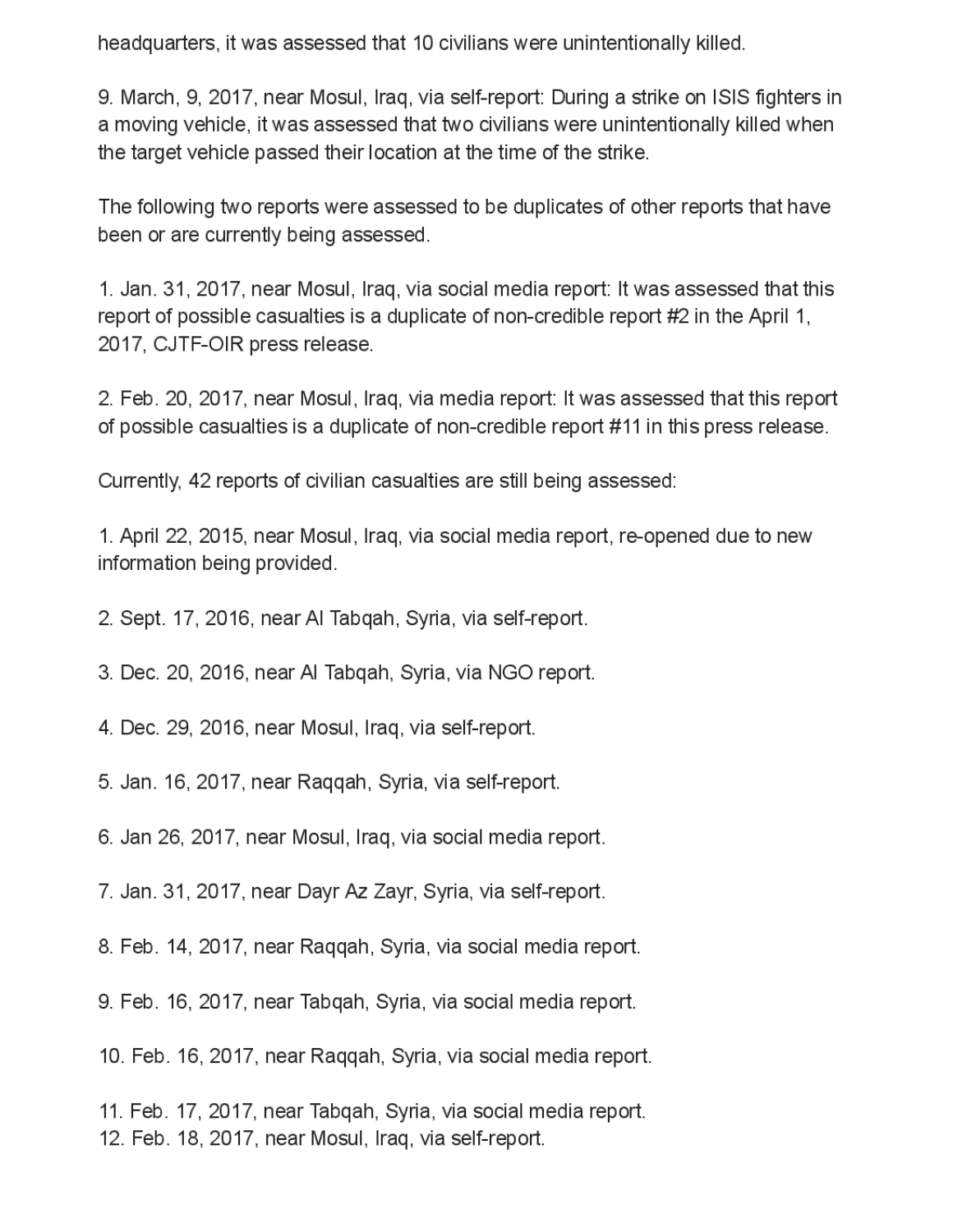- 13. Feb. 18, 2017, near Mosul, Iraq, via self-report.
- 14. Feb. 19, 2017 , near Mosul, Iraq, via self-report.
- 15. Feb. 20, 2017, near Raqqah, Syria, via social media report.
- 16. Feb. 20, 2017, nearAl Bab, Syria, via social media report.
- 17. Feb. 20, 2017, near Raqqah, Syria, via social media report.
- 18. Feb. 21, 2017, near Mosul, Iraq, via social media report.
- 19. Feb. 23, 2017, near Mosul, Iraq, via self-report.
- 20. Feb. 25, 2017, near Mosul, Iraq, via self-report.
- 21. Feb. 25, 2017 , near Kheurbet el-Baida , Syria , via self-report.
- 22. Feb. 27, 2017, near Al Qaim, Iraq, via social media report.
- 23. Feb. 28, 2017, near Mosul, Iraq, via self-report.
- 24. Feb. 28, 2017, near Al Qaim, Iraq, via self-report.
- 25. March 1, 2017, near Tabqah, Syria, via social media report.
- 26. March 1, 2017, near Mosul, Iraq, via social media report.
- 27. March 3, 2017, near Mosul, Iraq, via social media report.
- 28. March 8, 2017, near Mat'ab, Syria, via social media report.
- 29. March 9, 2017, near Mosul, Iraq, via self-report report.
- 30. March 11, 2017 , near Kasrat, Syria , via social media report.
- 31. March 14, 2017 , near Mosul, Iraq, via social media report.
- 32. March 17, 2017, near Al Jeinah, Syria, via social media report.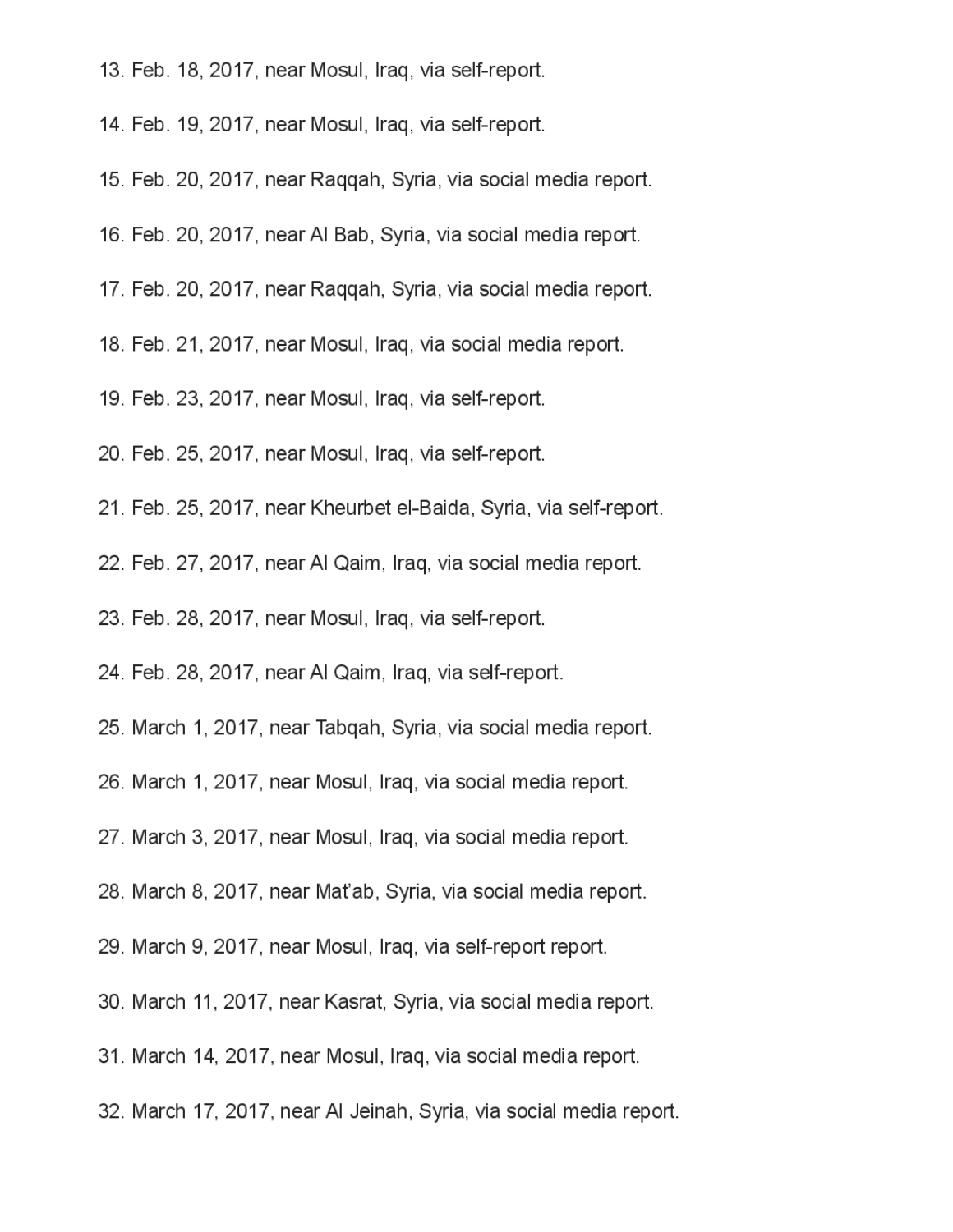33. March 17, 2017 , near Mosul, Iraq, via social media report.

34. March 19, 2017, near Mosul, Iraq, via social media report.

35. March 19, 2017, near Tabqah, Syria, via social media report.

36. March 20, 2017 , near Raqqah, Syria , via social media report.

37. March 21, 2017 , near Tabqah , Syria , via social media report.

38. March 21, 2017 , near Mosul, Iraq, via self-report.

39. March 21, 2017 , near Al Islah az Zira, Iraq, via self-report.

40. March 21, 2017 , near Tabqah , Syria , via self-report.

41. March 23, 2017 , near Mosul, Iraq, via self-report.

42. March 25, 2017, near Raqqah, Syria, via self-report.

In February and March, the Coalition completed an audit of its civilian casualty report tracking and reporting from August 2014 to the present. The audit determined that 10 previously released reports of civilian casualties were incorrectly reported resulting in a net reduction of two civilians killed.

1. March 13, 2015, near Hatra, Iraq: On the Nov. 20, 2015, U.S. Central Command press release it was reported that four civilians were killed during a strike on an ISIS checkpoint. A subsequent investigation concluded that 11 civilians were unintentionally killed.

2. Sept. 10, 2015, in Kubaysah, Iraq, near Hit: Number 1 on the Apr. 22, 2016, U.S. Central Command press release reported that two civilians were killed and four injured during a strike on an ISIL checkpoint. This was incorrect, it was assessed that four civilians were unintentionally killed and two injured.

3. Sept. 24, 2015, near Sinjar, Iraq: Number 3 on the Jan. 29, 2016, U.S. Central Command press release it was reported that two civilians were killed during a strike on an ISIS vehicle. That was incorrect, it was assessed that one civilian was unintentionally killed.

4. June 21, 2016, near Ar Raggah, Syria: Number 12 and 13 on the Nov. 9, 2016,